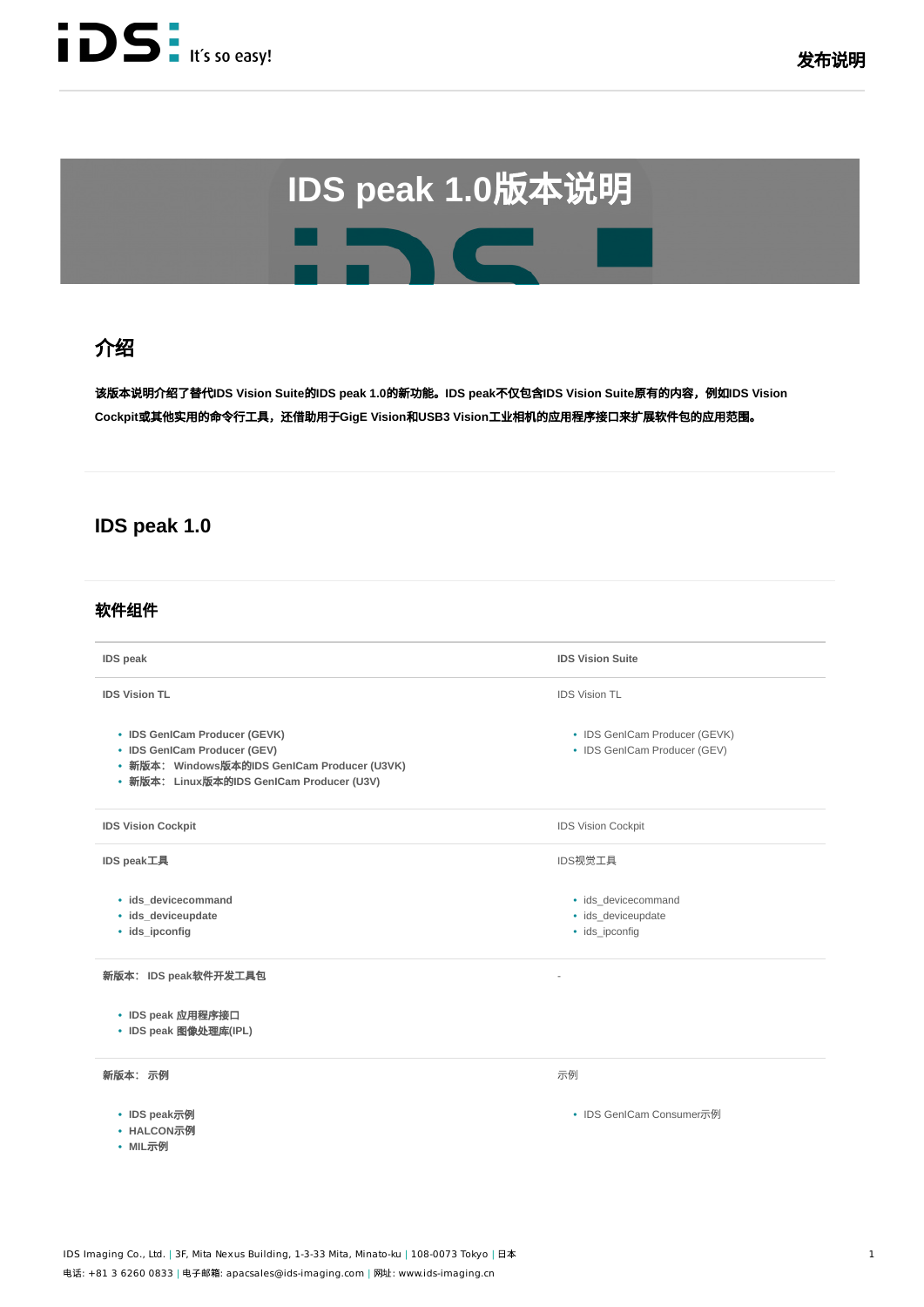

## 新产品

#### **IDS peak 应用程序接口**

IDS peak API包含自行开发应用程序所需的所有组件。IDS peak具备面向对象的特征,有助于用户更简单直观地使用内部的GenAPI和GenTL。其他功能简化 了抽象层功能处理,例如:设备访问或缓冲区处理。

#### **IDS peak IPL**

IDS peak图像处理库(IPL)是一个面向对象的C++库,提供处理图像数据的特殊功能。例如:借助IDS peak应用程序接口,相机捕捉的原始图像可转换为彩色图 像(去马赛克)。

#### **IDS GenICam Producer for USB3 Vision**

IDS GenICam Producer for USB3 Vision完善了GigE Vision的现有传输层。因此,可以使用基于GenICam接口的应用程序或第三方软件,且不提供面向USB3 Vision的内部支持。使用IDS Vision Cockpit时, 建议安装IDS GenTL Producer(GEV/U3V)。

#### **IDS peak示例**

在IDS peak中,所有示例以可执行文件(二进制)和源代码的形式生成。以下示例通过IDS peak生成:

| <b>DeviceTree</b>          | 建立完整的模块树。                                                  |
|----------------------------|------------------------------------------------------------|
| GetFirstPixel              | 打开相机并将指定图像数量的第一个像素写入命令行。                                   |
|                            | 测试打开的相机是否可以捕捉图像。                                           |
|                            | 根据像素值,您可以首次进行验证(亮/暗)。                                      |
| LegoTrigger                | 依据TechTip的"根据乐高原则触发", 执行不同的触发案例                            |
| OpenCamera                 | 打开相机并读取某些相机节点。                                             |
|                            | 测试是否能够找到并打开相机。                                             |
| OpenCameraBySerNo          | 打开具有特定序列号的相机并读取某些相机节点。                                     |
| OpenCameraSelectCti        | 打开具有特定CTI的相机并读取某些相机节点。                                     |
| SaveImagesLiveQtWidgets    | 打开相机并显示实时图像。该示例使用QtWidgets。只需按一下按钮,便可使用IDS peak IPL保存单个图像。 |
| SimpleLiveQml              | 打开相机并显示实时图像。该示例使用Qt元对象语言(QML)。                             |
| <b>SimpleLiveQtWidgets</b> | 打开相机并显示实时图像。该示例使用QtWidgets。                                |
| WalkThrough                | 详细说明如何借助IDS peak应用程序接口处理相机和功能。                             |

### 已知问题

• 第三方传输层可用于IDS peak。但是,由于一些制造商在其传输层中禁用相关功能或对GenTL标准实施不同的解释,因此无法确保这些传输层可始终与 IDS产品完全兼容。